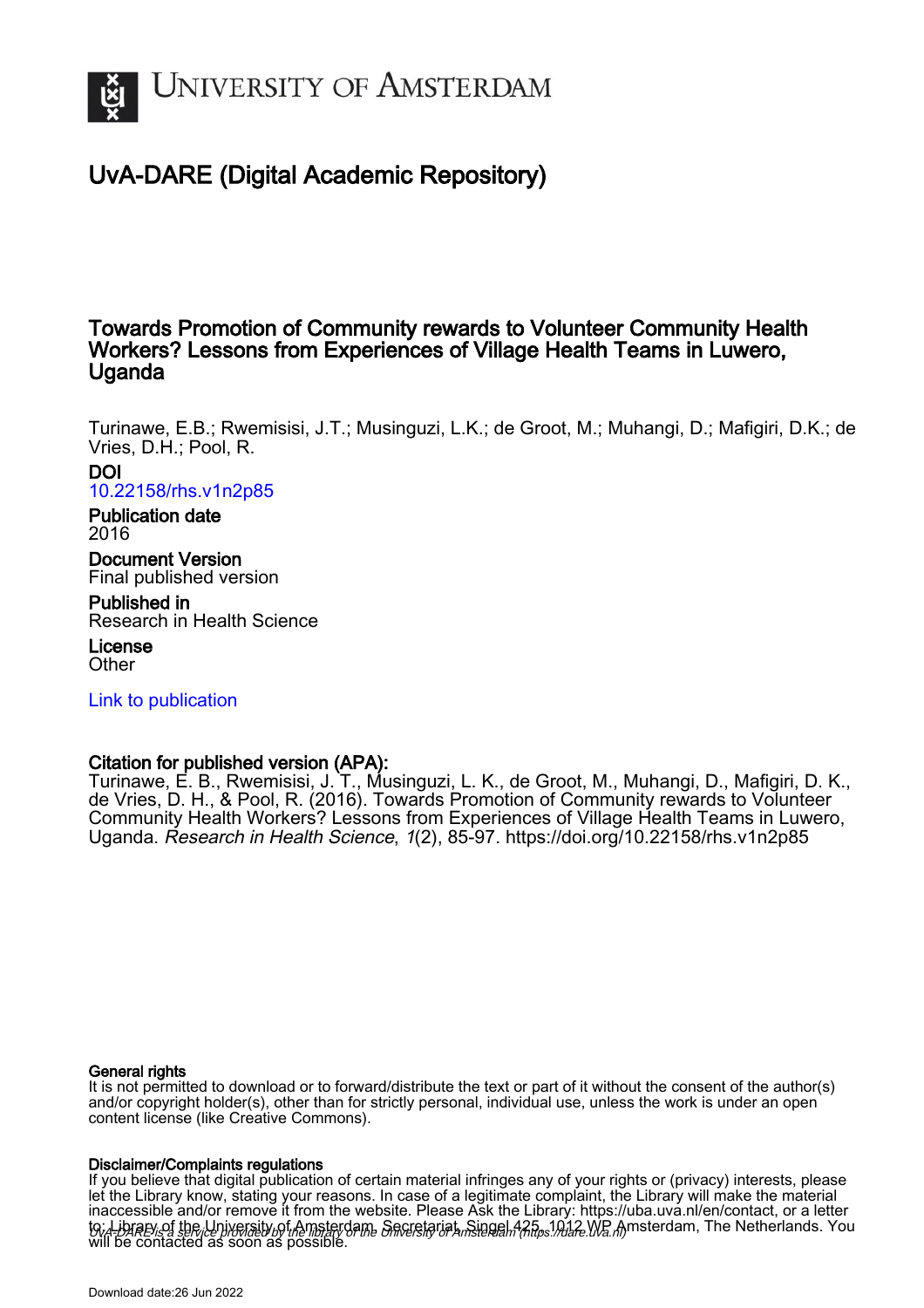# Towards Promotion of Community rewards to Volunteer Community Health Workers? Lessons from Experiences of

# Village Health Teams in Luwero, Uganda

Emmanueil Benon Turinawe<sup>1,2\*</sup>, Jude T. Rwemisisi<sup>1</sup>, Laban K. Musinguzi<sup>1,2</sup>, Marije de Groot<sup>1</sup>, Denis Muhangi<sup>2</sup>, David K. Mafigiri<sup>2</sup>, Daniel H. de Vries<sup>1</sup> & Robert Pool<sup>1</sup>

<sup>1</sup> Department of Anthropology, University of Amsterdam, Amsterdam, The Netherlands

<sup>2</sup> College of Humanities and Social Sciences, Makerere University, Kampala, Uganda

\* Emmanueil Benon Turinawe, E-mail: tbenoni@gmail.com

## *Abstract*

*In the debate regarding volunteer Community Health Workers (CHWs) some argue that lack of remuneration is exploitation while others caution that any promise to pay volunteers will decrease the volunteer spirit. In this paper we discuss the possibility of community rewards for CHWs. Ethnographic fieldwork that lasted 18 months utilised methods including participant observation, FGDs, in-depth interviews and key informant interviews to gain insight into the dynamic relationship between volunteer CHWs known as Village Health Teams (VHTs) and the community. Contextual transcription was done and data was thematically analysed. Findings show that community members are willing to reward volunteer CHWs with cash, material and symbolic rewards in appreciation for their help. Factors crucial for this gesture included: care and recognition of the VHTs' work by medical staff, fulfilment of the promises made to the community by government and exemplary behaviour by CHWs. Therefore, effort should be made to facilitate volunteer CHWs to be seen as helpful to their communities. Especially, there needs to be a smooth operation at the intersection between the VHTs, local government and medical structures. Community rewards could be a more sustainable way of motivating CHWs while a solution to health personnel shortage is sought.* 

## *Keywords*

*community rewards, village health teams, Uganda* 

## **1. Introduction**

Over the last 50 years, the use of community health workers to provide certain basic health services has been identified as one strategy to address the growing shortage of health workers, particularly in low-income countries (Brenner et al., 2011). Throughout the world, there have been innumerable experiences with CHW programmes ranging from large-scale national programmes to small-scale community-based initiatives (Lehmann & Sanders, 2007a). The term "community health worker"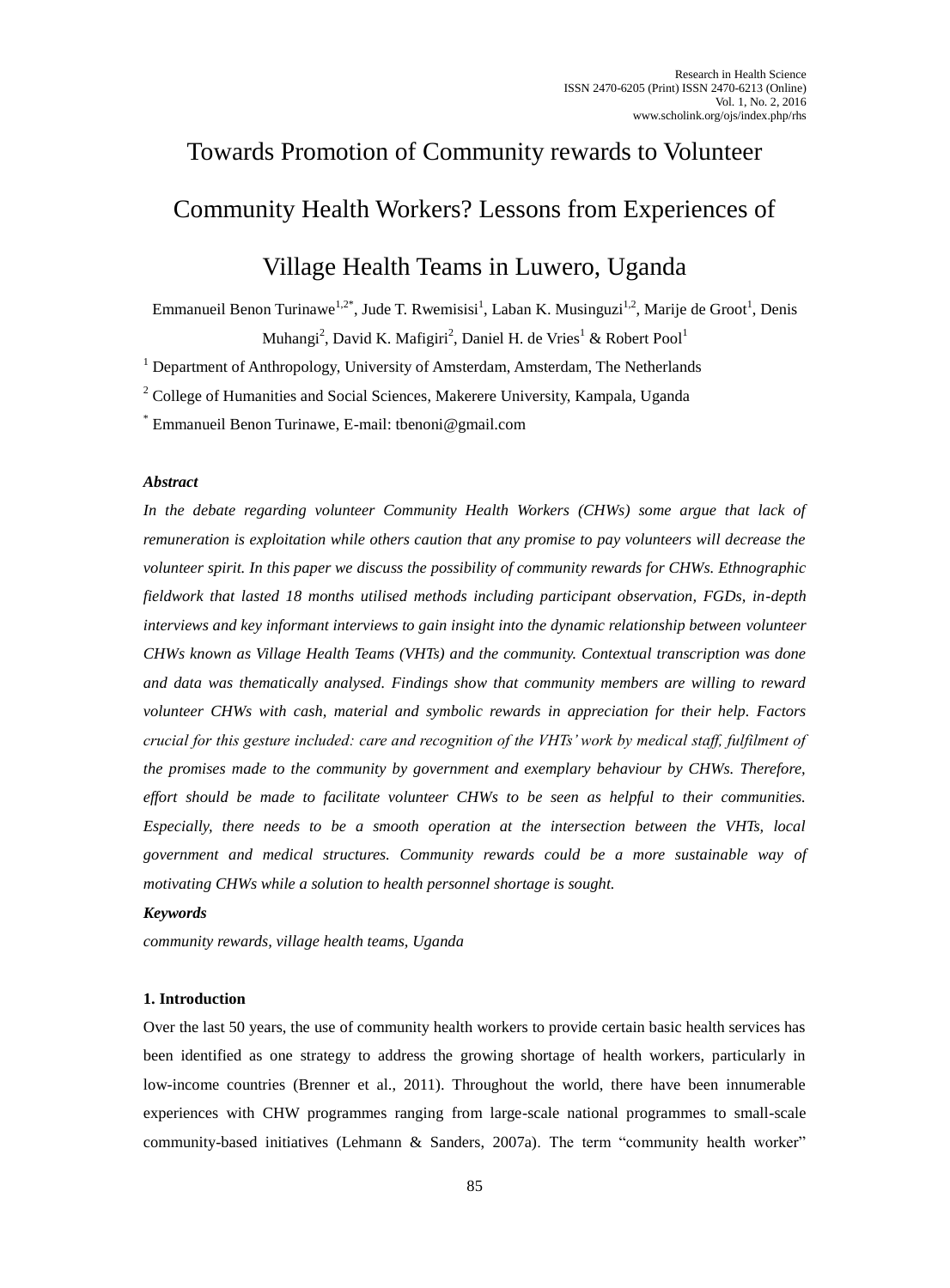embraces a variety of selected community based health aids, who are given basic short-term training to work in their communities (Lewin et al., 2010). It is widely acknowledged that CHWs must respond to local societal and cultural norms and customs to safeguard community acceptance and ownership of them (Lehmann & Sanders, 2007a). CHWs have been assigned diverse roles and activities throughout their history, both within and across countries, targeting a wide range of preventive, curative and/or developmental interventions (Gilmore & McAuliffe, 2013). CHWs are seen as pivotal in increasing accessibility to Primary Healthcare (PHC) services (Osawa, Kodama, & Kundishora, 2010).

The CHW enterprise was thought to be affordable since external donors would pay the start-up costs, while national governments would bear their maintenance costs financed through expected savings from reduced medical care costs and communities' cash and in-kind contributions (Lehmann, Friedman, & Sanders, 2004). By the 1990s, CHW programmes had declined due to perceived problems including poor management, policy shifts that saw economic restructuring and evidence of ineffectiveness (Mburu, 1994). The UN 2010 report on the progress of achieving the Millennium Development Goals (MDGs) highlighted the need for social interventions and thus reinvigorated the necessity for CHWs (World Health Organization, 2010).

Subsequently, many sub-Saharan countries have scaled-up CHW interventions especially in rural and remote areas (Maes & Kalofonos, 2013). The Ugandan government began implementing its CHW strategy in 2001 through Village Health Teams (VHTs)—a group of volunteers at the village level trained to become the "vehicle" through which interventions would reach local communities. The VHT strategy was part of the 1999 Decentralized Act which made VHTs the lowest but a quintessential aspect of the health system structure (Ministry of Health, 2010). With the goal of maximizing community ownership and community support (Sekimpi, 2006), VHTs are selected by their communities through popular vote following guidelines that emphasize gender balance (Ministry of Health, 2010).

Though initially CHWs showed the potential to eliminate health disparities between rural and urban areas, most currently present mixed results (Cherrington et al., 2010). On one hand, many studies show that CHW programmes perform dismally due to numerous problems including: shortage of supplies, poor selection, limited supervision and poor remuneration among others (Gilmore & McAuliffe, 2013; Lehmann, Friedman, & Sanders, 2004b; Stekelenburg, Kyanamina, & Wolffers, 2003). On the other hand, some studies show that if well planned and executed, CHW interventions can be effective and affordable especially in PHC activities (Komakech, 2007; Tumwebaze, 2011).

Most CHW programmes seldom produce sustainable interventions owing to large populations covered and the introduction of many services that exceed their management and financial capacity (Rohde & Wyon, 2002). Also, initial success is often undermined by problems related to donor fatigue, leading to the suggestion that to achieve sustainability, CHW programmes should utilize approaches that promote community support (Komakech, 2007; Perry, Zulliger, & Rogers, 2014).

Indeed, one of the critical issues in sustaining CHWs is remuneration (Maes, 2010; Watt, Brikci,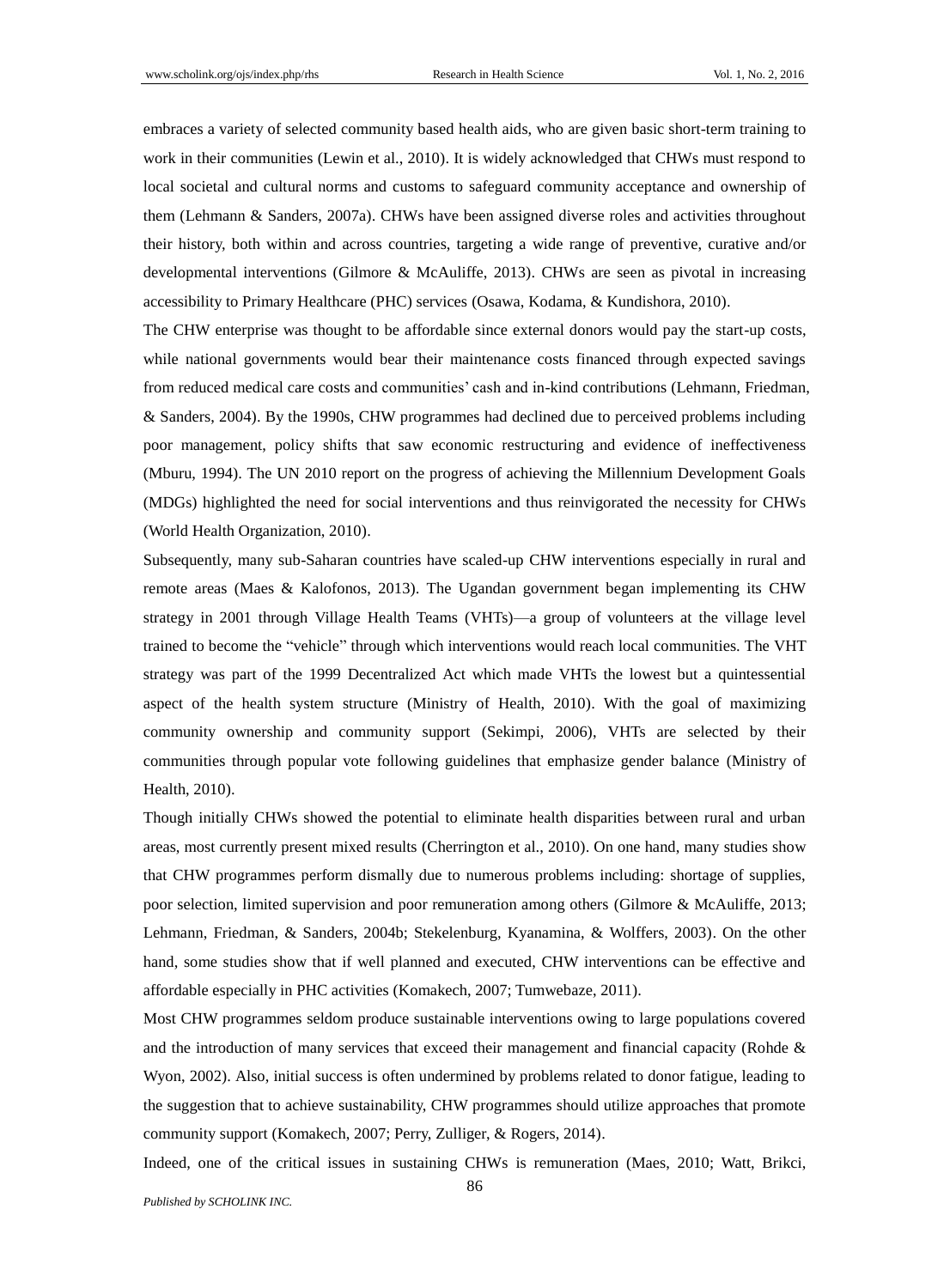Brearley, & Rawe, 2011). While it was initially expected that CHW programmes would appeal to mass voluntarism, in practice many programmes have financially rewarded CHWs, even hiring them as salaried assistants (Bloom & Standing, 2001; Hongoro & McPake, 2004). However, such financial incentives lead to high attrition (Kironde & Klaasen, 2002; van Ginneken, Lewin, & Berridge, 2010), especially since they often consist of small token allowances (Eng & Parker, 2002; Hadi, 2003). Although no sustainable form of remunerating CHWs has been found, many scholars still argue that relying on voluntarism is a form of exploitation that perpetuates marginalization (Lehmann et al., 2004a). Thus, while the usefulness of CHWs cannot be over-emphasized (Fritzen, 2007), what remains to be seen is how the volunteer CHWs can be rewarded satisfactorily and sustainably especially in poor countries like Uganda (UNICEF, 2009).

Contributing to this knowledge, this study asks, what are VHTs' experiences of getting rewards and appreciation during their service to the community? Exploring VHTs' experiences of rewards, we contribute to the quest for sustainable ways of motivating volunteer CHWs especially in rural Ugandan communities.

#### **2. Methods**

#### *2.1 Study Setting*

The study was carried out in Luwero, a sub-county in central Uganda with an ethnically mixed population though most small ethnic minorities have assimilated to the Ganda culture. Being a rural population, the main source of livelihood is peasant agriculture, complimented by petty trade in agricultural and other household items. The Uganda's decentralized health system requires each district to be served by a general hospital with Health Centre IV, III, II and I at the County, sub-county, parish and village levels of administration respectively (Government of Uganda, 2005). Luwero district lacks a general hospital and Luwero sub-county lacks a HC III which means that people have to travel approximately four miles to be served at the Health Centre IV which doubles as the main district health facility. With such a deficient health structure, typical of many rural communities, CHW volunteers, such as VHTs, are a valuable resource.

#### *2.2 Data Collection*

The data collected for this study was part of a larger project, which explored how to develop sustainable community health resources in rural poor communities (CoHeRe). Between July 2013 and March 2014 three researchers carried out ethnographic fieldwork in the villages of Luwero sub-county to gain in-depth understanding of everyday community processes. Ten FGDs were conducted with the VHT members and four with other community members in which they discussed the work and rewards for VHTs. In-depth interviews were conducted with 13 VHT members, and three other key informants including two local government officials and an African Medical Research and Education Fund (AMREF) official; The AMREF funded the initiation of the VHT strategy in Luwero district.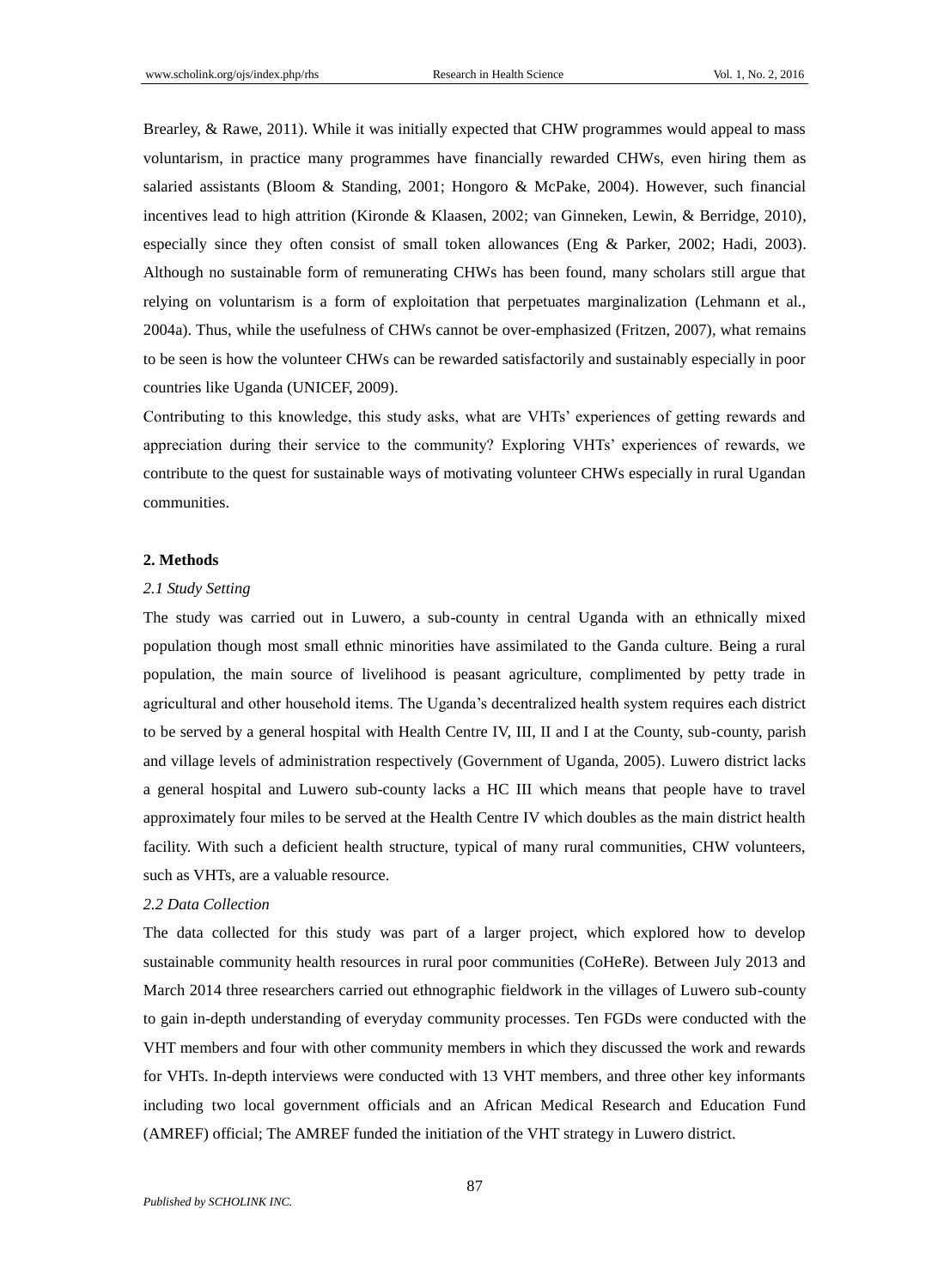#### *2.3 Data Analysis*

Data collection and analysis was done concurrently in the field to identify and rectify errors during interviews and FGDs. Field notes were shared weekly among the research team to identify verification needs. Member checks were carried out to ensure narrative accuracy and interpretive validity. Tape-recorded data were contextually transcribed into English and together with field notes entered into Nvivo 10 software. A query was conducted using the search terms "VHTs", "VHT", and "Reward". This query led to the identification of 107 usages of these terms in 10 FGDs, 13 in-depth interviews and 6 field notes. For each of these 29 documents the broad context of these search terms were analysed and coded using an inductive coding strategy. Coding trees were created forming the following structure: a) VHTs expectations and financial benefits, b) Cash and in-kind benefits, c) Community appreciation of VHTs, d) Working relationship between VHTs and other health staff, e) Promises unfulfilled through VHTs and its influence on their reputation. These codes provide the main narrative and argument for this manuscript.

#### *2.4 Ethical Considerations*

The University of Amsterdam's ethical advisory board provided ethical clearance for the study. Local approval was obtained from the institutional review board of Makerere University School of Public Health Higher Degrees, Research and Ethics Committee and the Uganda National Council for Science and Technology registered the study [number SS3420]. All data are saved in password-protected files only accessible by members of the research team. Pseudonyms are used in the manuscript to maintain the respondents' anonymity.

#### **3. Findings**

#### *3.1 VHTs' Expectations: Financial and Non-Financial Benefits*

The VHTs in Luwero were recruited as volunteers but they still expected some incentives. Initially, AMREF, the non-governmental organization that initiated the VHT strategy in Luwero, provided allowances. However, at the time of our fieldwork, AMREF's project had ended and the VHTs lost the allowances since the local government had no budgetary allocations for them. A lot of disappointment resonated around the termination of allowances, as Kasozi, a male VHT member, age 45, said:

Initially AMREF gave us some allowance every quarter to facilitate our lunch, transport. We spared some [of these allowances] to buy some household items like soap. We knew we were volunteers, and we had no problem with that, except, in our work, we incur food and transport expenses. Each time we visited homes, we spent 1000 Uganda shillings (0.3 USD) for lunch. When we raised this issue with the sub-county officials, they promised to allocate some funds for VHTs but never followed through.

Likewise, another male VHT member, age 60, reflected on the "good times" when they used to get allowances:

When AMREF used to give us some allowances, we worked with enthusiasm around the villages on foot. When AMREF left… don't you think it demoralized us? If the government was to continue giving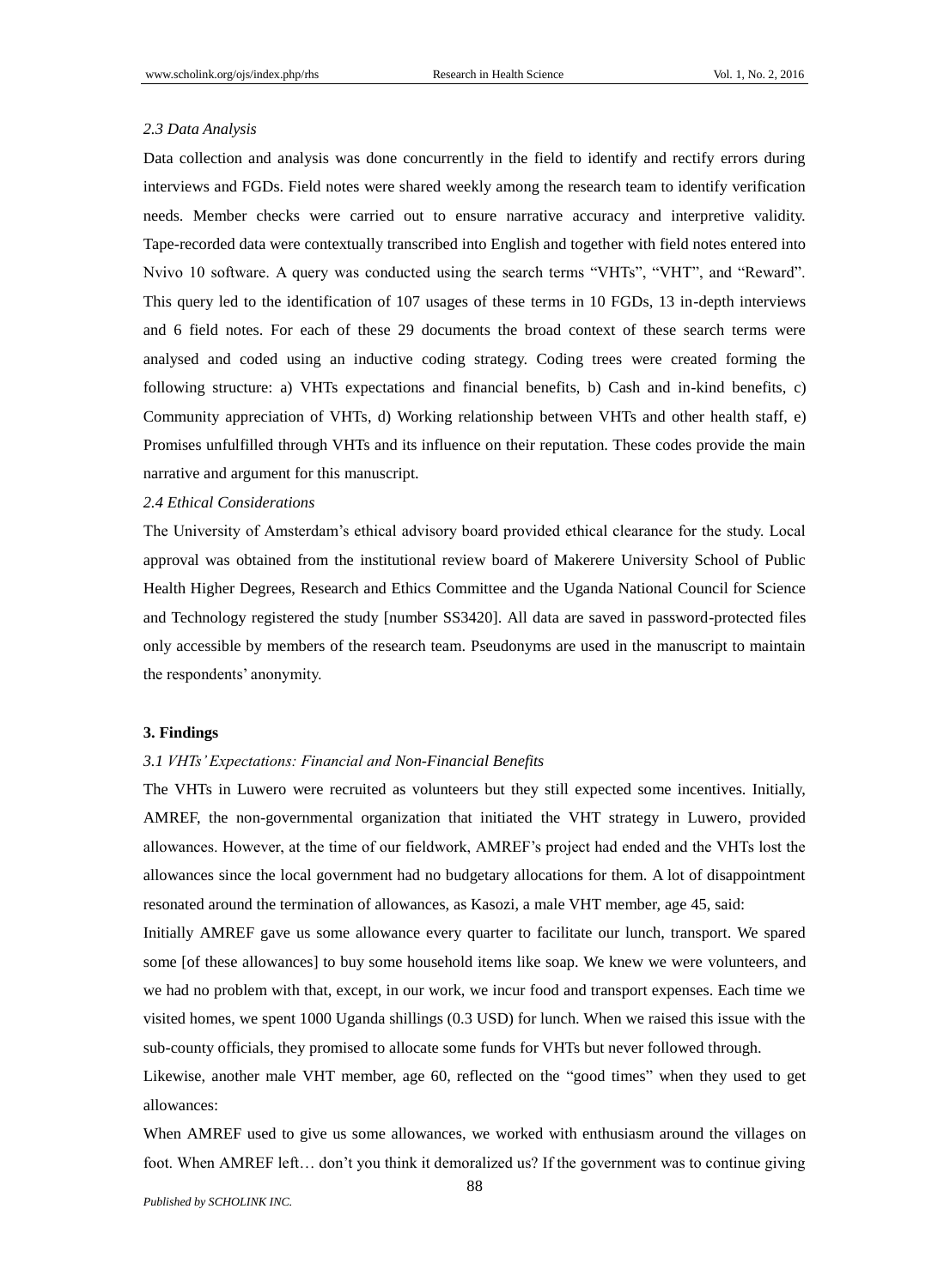some allowance, I can only imagine what we would have accomplished. We cannot continue spending our money to do volunteer work.

VHTs had to spend their own resources with the hope of negotiating some remuneration from the government. Their patience run out when they realized that the government was not going to offer any financial support and their motivation diminished.

Ironically, despite the loss of financial allowance, VHTs still expressed appreciation for other benefits they received. Kitale, a male VHT member said:

Through the training and work, we gained skills and knowledge, which we can use to improve our lives. Besides, we formed a group of VHTs, through which we received training by the National Agricultural Advisory Services. Those who could afford it were given a variety of improved banana crops. I managed to plant about 100 stems of bananas. Exposure through village visits is itself a learning experience.

Being VHT members also provided opportunities to access services that were otherwise not accessible. As VHTs they were a ready grouped structure that complied with the requirements to receive agricultural supplies from another state agency. They were able to tap into that, but only those who could afford the required contributions.

Another male VHT member, John, aged 45, expressed gratitude for the opportunities he acquired from his VHT position:

Once in a while, other government and NGO projects give us mobilization assignments with some allowances. Besides, I received a bicycle as a VHT drug distributor which I use for my private business. Even without financial benefits, becoming a VHT member makes one responsible and respectable in the community, especially if you behave well.

This relates to what, Rehema, a female VHT member, 59-years-old, said:

I learnt a lot about interpersonal relationships with community members. The responsibility of being a VHT member compels me to behave responsibly and avoid behaviours like quarrelling. In addition, I was trained in how to give first aid, treat malaria, keep my home clean, and eat healthy foods. I may fail to fulfil all I learnt, but at least I know…

Discontinuation of monetary allowances may have reduced their morale, but evidently, it did not demotivate them completely. They still appreciated the non-monetary benefits that they received. Things like bicycles, feeling responsible, learning interpersonal skills, feeling respected and acquiring knowledge became a source of pride.

#### *3.2 Direct Cash and in-Kind rewards from Community Members*

Besides the benefits from agencies, some helped community members rewarded them with both cash and in-kind. As John, a 45-year-old male VHT member narrated:

After training, I thought of a man whose health had deteriorated. I visited and counselled him about HIV/AIDS. He went with me to the health centre and was found positive. He was put on treatment and improved greatly. Later, one day he gave me a gift of a hen. He said, "because of you I am here today".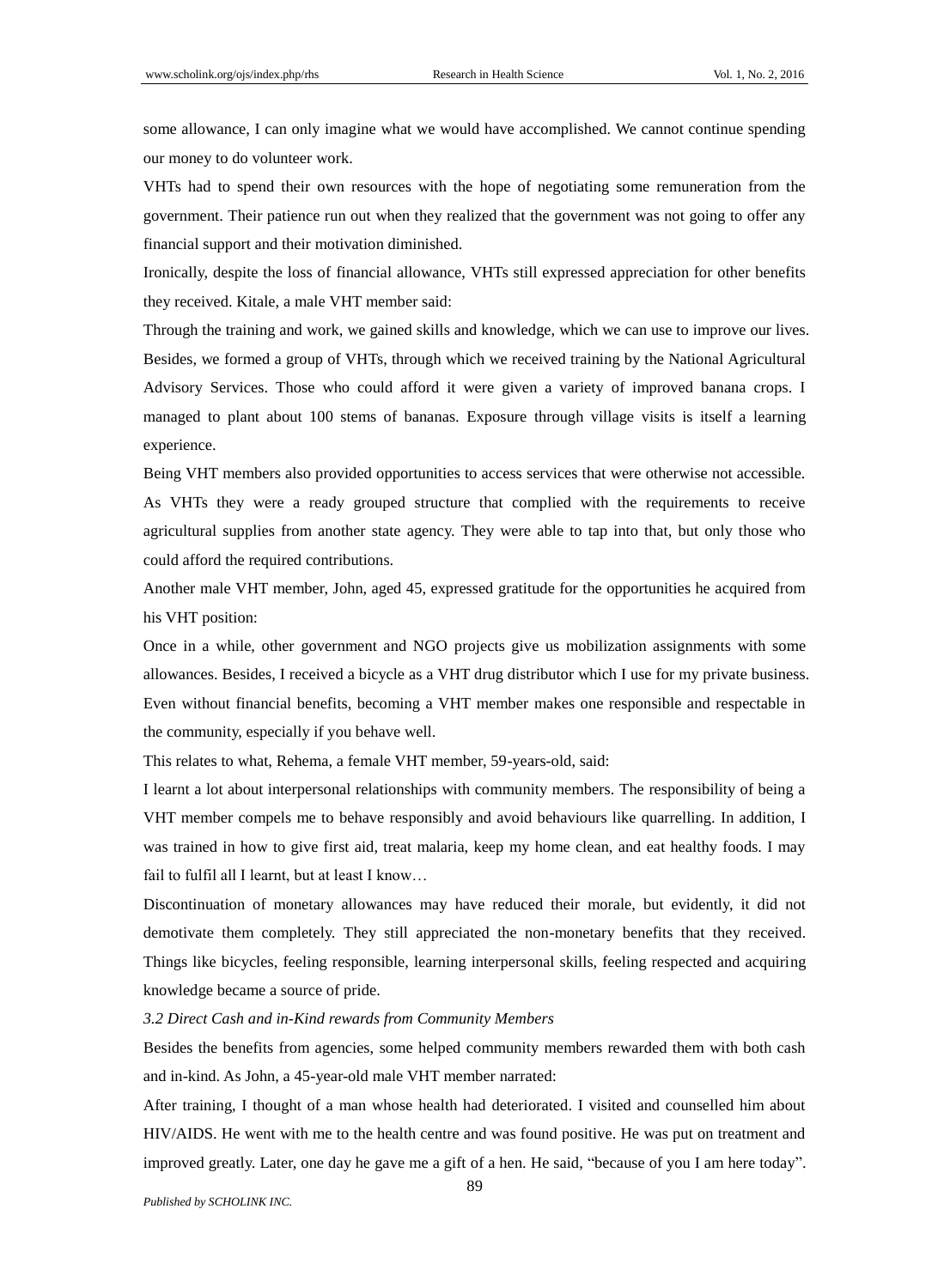We have become friends, and our families rely on each other. I have helped many other people in this way and they continue to appreciate me in various ways; maybe with a 1000 Uganda shillings (0.3 USD) note or they allow me to buy from their shop with credit…

This exemplifies how VHTs benefited from good will and appreciative rewards from those they helped. In an FGD in Dekabusa village, when we relayed this scenario to discussants, one female participant validated this phenomenon alluding to Universalist values:

All people know that if you do good things, even if you are not called upon to do it, there is a way in which you are rewarded afterwards.

Another female member of the VHT seemed to validate this when she said:

Today, our work has largely dissipated but once in a while we counsel some members in the community and influence them to seek some services such as TB screening, HIV testing, antenatal care and others that many people would not usually go for. After they have received help from those services, they appreciate us and behave well towards us. You cannot borrow sugar or salt from such a person and they refuse. It keeps our relationships with community members good.

Though the above statement may be essentialist, it at least points to a well-understood social norm that permeates communities where solidary exchanges are an everyday survival strategy.

*3.3 Frosty Relationship between VHTs and Medical Staff*

As described in the introduction, VHTs are intended to link the communities to the health facilities. Unfortunately, we learned that the VHTs felt that the medical staff had a condescending attitude towards them and by extension the community members they referred. This tended to prevent VHTs from doing their work arguing that they were treated as system outsiders. As Sarah, a 60-year-old female VHT member noted:

We encourage people to go to the health centre only for them to be insulted. It makes us lose face. The people think that you plotted with the medical workers to insult them. The nurses do not recognized the effort we make to send people.

Similarly, in an FGD with women, one participant's response illustrates the attitude that indirectly shapes the relationship between VHTs and medical staff:

VHTs are supposed to refer us to the health centres. However, when we reach there and report that the VHT has referred us, the nurses look at us as if they don't know what we are talking about. At the community, the VHTs send us to the health centre, but no one knows them there! Who trained them?

The helpfulness of VHTs can only be realized if they work well with medical staff. Without a good working relationship and mutual recognition, the VHTs work morale and reputation among their community peers is greatly hurt.

The above quote further speaks to the ambiguous position that VHTs occupy between the community and health facilities. As two male VHTs in an informal conversation explained:

R1: I do not know whether the government knows that we [VHTs] are part of the health structure. We have been completely forgotten.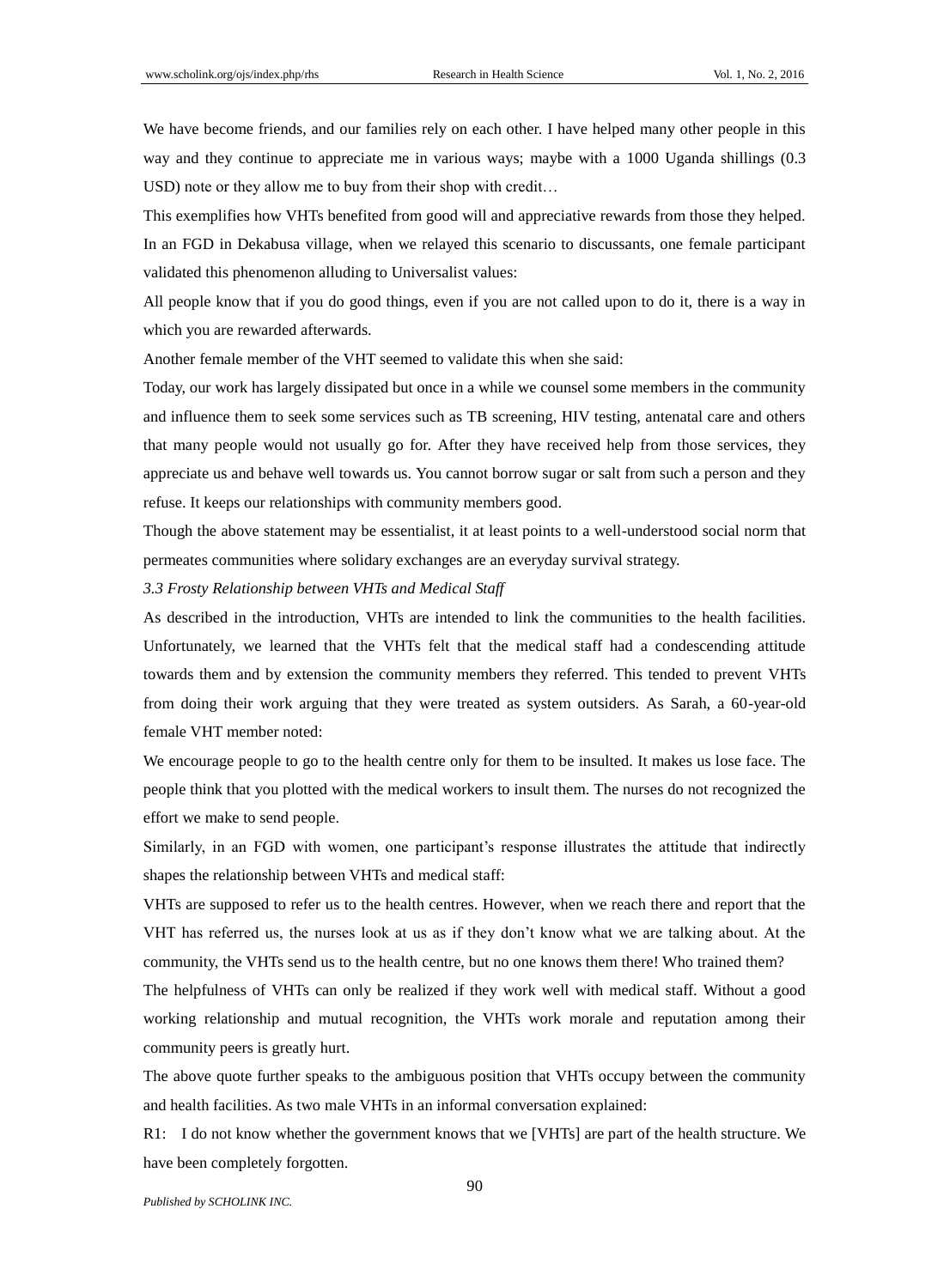R2: "Where do we belong?" We are definitely under the local government… but clearly, they have forgotten us since we cannot even refer patients to them!

The VHTs felt frustrated and unrecognized by the system they served. This invariably makes it difficult for the VHTs to help their community and hurts their reputation among peers whom they refer.

*3.4 Unfulfilled Promises and VHTs' Failure to be Exemplary: The Dilemma* 

VHTs are helpful if what was promised to the community is delivered through them. One such promise was that VHTs would distribute medicines for treatment of minor illnesses, especially malaria. The failure to deliver this particular promise impacted the decorum of VHTs and tarnished their reputation. In an FGD with men, their disappointment was apparent:

R3: Nobody knows when and what they [VHTs] are doing.

R2: What do you expect of them when they are not paid?

R3: They are paid! They have T-shirts and bicycles. They used to receive money. It is only medicine they do not bring.

R1: They [VHTs] would have been useful if they had the medicine that we were promised. The health facility nearest to our parish is 8km away. They gave us a lot of hope by promising medicine. And all the VHTs did was tell people to build toilets!

Failure to fulfil promises left the communities disappointed and uninterested in VHT projects. Talking about this failed promise, one VHT member said:

The government failed to fulfil the most important promise that had brought a lot of excitement to the community. We were trained to treat minor cases of malaria which excited the people. Had we achieved this, people would have listened to us when we sensitized them about sanitation and hygiene.

However, damage to VHTs' reputation was partly due to their own failure as examples in their community. In an FGD with VHTs, one participant could not mince words to express her disappointment:

We were walking around the villages teaching about sanitation… but some of us, who are supposed to be good examples, are completely the opposite. Some don't even have clean clothes! We need to evaluate ourselves.

The failure of some selected VHTs to be exemplary models became more evident when another participant in the FGD said:

We made it hard for people to respect us or even value the information we were giving them because we do not practice what we preach. One of us does not even have a latrine at home! It is a shame that we were supposed to guide others yet some of us do not even have toilets.

Clearly, some of the VHT members failed to live up to their teachings. Though this may be a structural problem given the prevalence of poverty, their failure denigrated their potential as role models and compromised their reputation.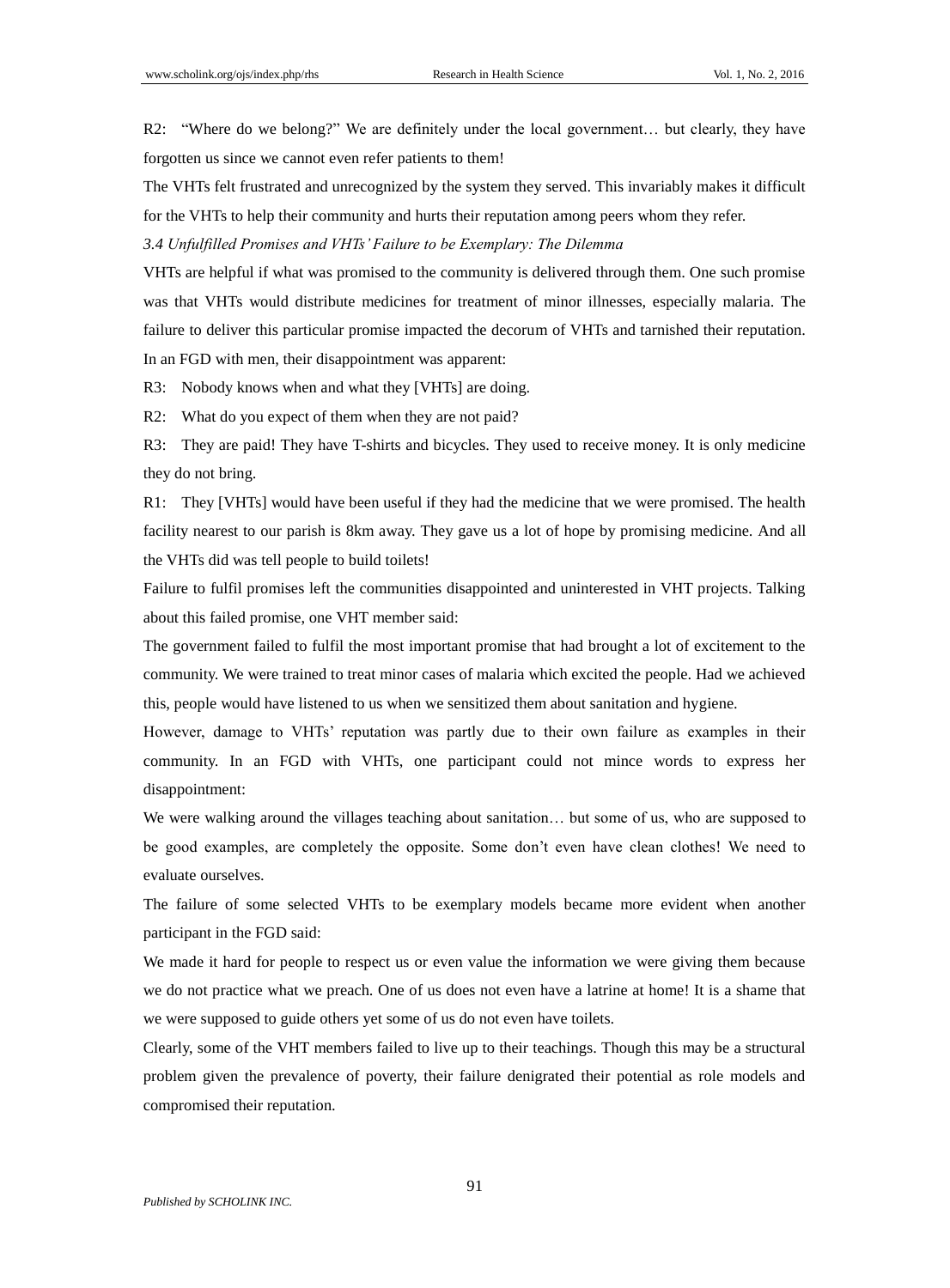#### **4. Discussion**

Though CHWs are widely believed to be useful in delivering basic health services (Watt et al., 2011), questions remain concerning their remuneration (Lehmann & Sanders, 2007a). Though there is an overwhelming consensus among scholars about the need for incentives for CHWs, innovative ways are needed to incentivize and realize CHWs sustainably (Bigirwa, 2009; Singh, Negin, Otim, Orach, & Cumming, 2015). Initially, protagonists of CHW programmes expected that local communities would incentivize volunteers but this has materialized (Lehmann & Sanders, 2007a). In this paper, we use the experiences of rural VHTs to argue that community rewards can indeed be feasible and a good strategy to motivate volunteer CHWs. We illustrated how various factors reinforced each other to influence the respect accorded to the VHTs in the community and ultimately affected how the VHTs were rewarded in appreciation. The interrelated issues that affected the reputation, and thus the work of VHTs are discussed below:

Firstly, though it has been argued that to strengthen CHWs, financial remuneration in a predictable fashion should be considered (Maes, 2010), it is equally recognized that other non-monetary benefits can play a big role in motivating CHWs (Brunie et al., 2014). Indeed, VHTs showed great appreciation for the symbolic rewards they received for being volunteers such as social respect and other interpersonal relationships. Noteworthy, is also that community members can actually give gifts in terms of cash and other valuable materials. Such rewarding gestures are inevitably tied to the ways in which the VHTs had offered help or were perceived as an important community resource. Therefore, the need to ensure that VHTs are able to refer community members to the health facilities cannot be over emphasized. Besides it being for access to health, it ultimately affects how VHTs are viewed in the community and thus whether they deserve any rewards as had been previously anticipated when CHW volunteers were being promoted (Lehmann & Sanders, 2007a). The willingness of the community to reward cannot be divorced from the reputation of the VHTs in their communities and this reputation heavily relies on them being seen as helpful. The promises made through the VHTs must therefore be fulfilled, guaranteeing that VHTs can respond to community needs.

Secondly, we can inferred that there is a need to strike a balance between important and urgent services while planning the implementation of VHT interventions. As has been observed, for most rural populations, curative services are a matter of more urgent need than preventive ones (Stone, 1992). In our findings, VHTs' promise to treat minor illnesses among children and women created much anticipation commensurate with the resultant disappointment when this promise later failed to materialize. It was unsurprising that these failed promises were linked to bad response to the VHT led sensitization campaign. It is logical that VHTs' delivery on urgent needs might increase their social prestige and augment their reputation, better positioning them to deliver, equally important but less urgent, preventive health messages (Swidler & Watkins, 2009). The dichotomy of preventive and curative interventions may be easily seen as an oversimplification but they undoubtedly shape community's appreciation of any interventions and certainly those through their peers—the volunteer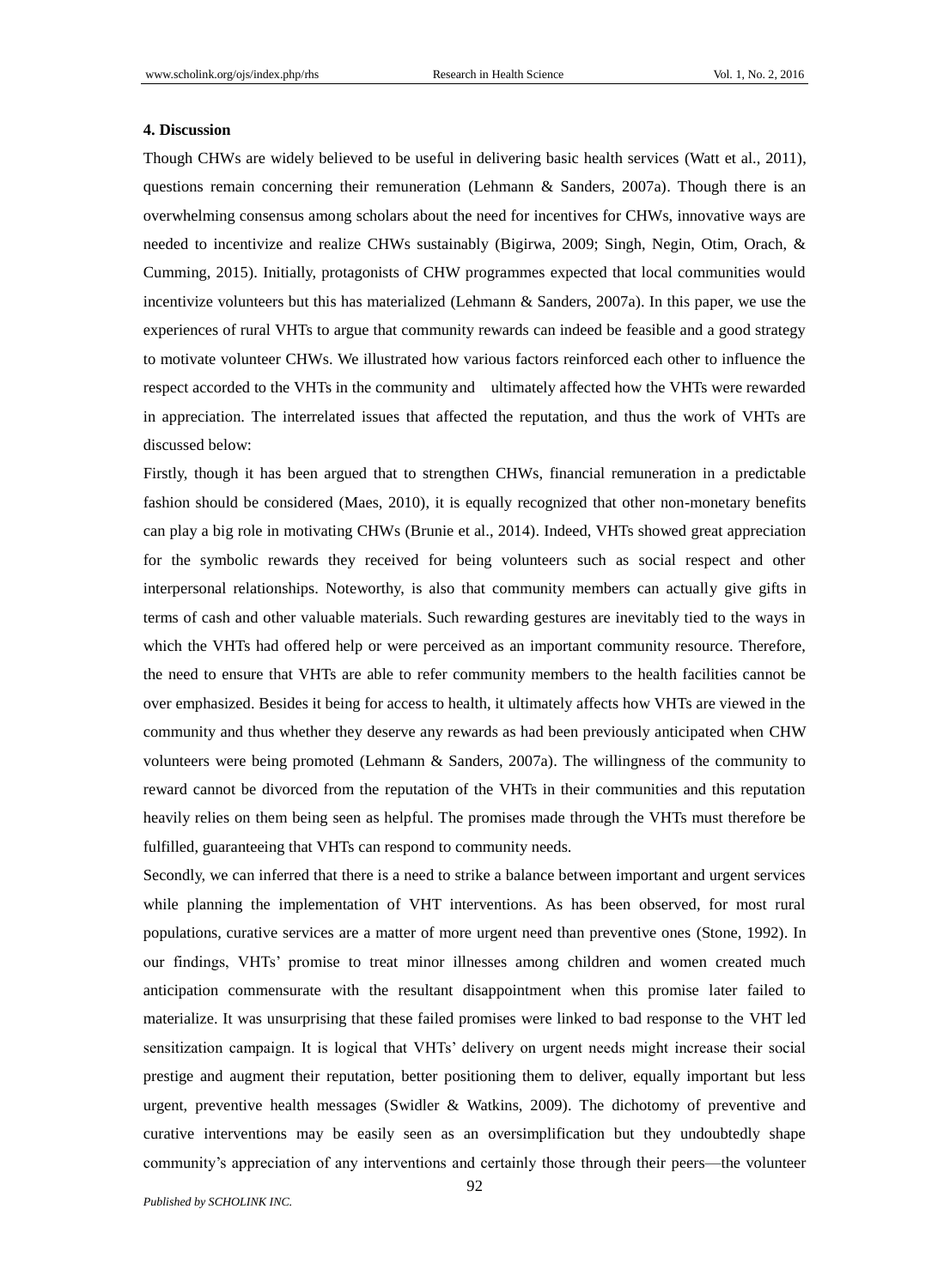CHWs (Biehl, 2011). The overwhelming need for curative services may discount the community's urge to respond to preventive interventions.

Thirdly, we elucidate the challenge of expectation management in CHW programmes. By partnering with NGOs (in this case AMREF), the selection, recruitment and initial implementation of VHT activities in Luwero raised expectations by providing financial allowances that could not be sustained. When the AMREF project ended, the VHTs became demoralized and interpreted the government's failure to continue the financial allowances as disregard for their work. This greatly influenced their performance and their relationship with the community (Turinawe et al., 2015). Well-intentioned partnerships may undermine the sustainability of the structures they introduce by initiating incentives which cannot be sustained beyond the lifespan of the NGO projects.

Fourthly, VHTs are positioned in a highly complex socio-political environment that places them precariously and ambiguously at the intersection between health professionals, government, NGOs and the local communities. VHTs have to negotiate the differing contours determined by the various players in order to serve the community. Each of the actors present peculiar challenges regarding financing, respect and relevance of VHTs in the community. Though interlinked, the cooperation of these actors is uncoordinated: while attitudes of medical staff towards CHWs are wanting (Fleming, 1994), governments could not support VHTs due to funding shortfalls (Ministry of Health, 2010); communities have difficulties trusting the actors in the healthcare assemblage (Amooti-Kaguna & Nuwaha, 2000; Lehmann & Sanders, 2007b; Ministry of Health, 2010; Perry et al., 2014). There is need to clarify the position of VHTs to reduce this ambiguity and put them in control of the factors they have to navigate, factors that influence their respectability and appreciation in the community.

#### **5. Conclusion**

Interest in CHWs, especially in an environment dictated by poverty, means that the sustainability question must be urgently and innovatively answered. Discussions of the sustainability of CHW programmes, like the VHTs in Uganda, have dwelt on challenges, of which remuneration is key. Evidence presented here shows that though various incentivizing strategies are available, communities are able and willing to reward helpful VHTs. This should be key in informing policy on VHTs and other CHW programmes as far as incentives are concerned. NGO nor government funding may not be sustainable to fund volunteer CHWs' regular remuneration. We suggest that local and international actors supporting CHW programmes should ensure that the volunteers respond to the needs of the community. To do this, the intersections between medical staff, government, including NGOs, and the community should be managed to facilitate the role of VHTs as a link to necessary healthcare, and thus improve their reputation in the community. When communities appreciate VHTs through symbolic and material rewards they may be able to sustain these volunteers, providing a way to sustain VHTs in the short and medium term until governments are able to deploy sufficient medical personnel in all communities. The management of the intersections between medical structures, the local administration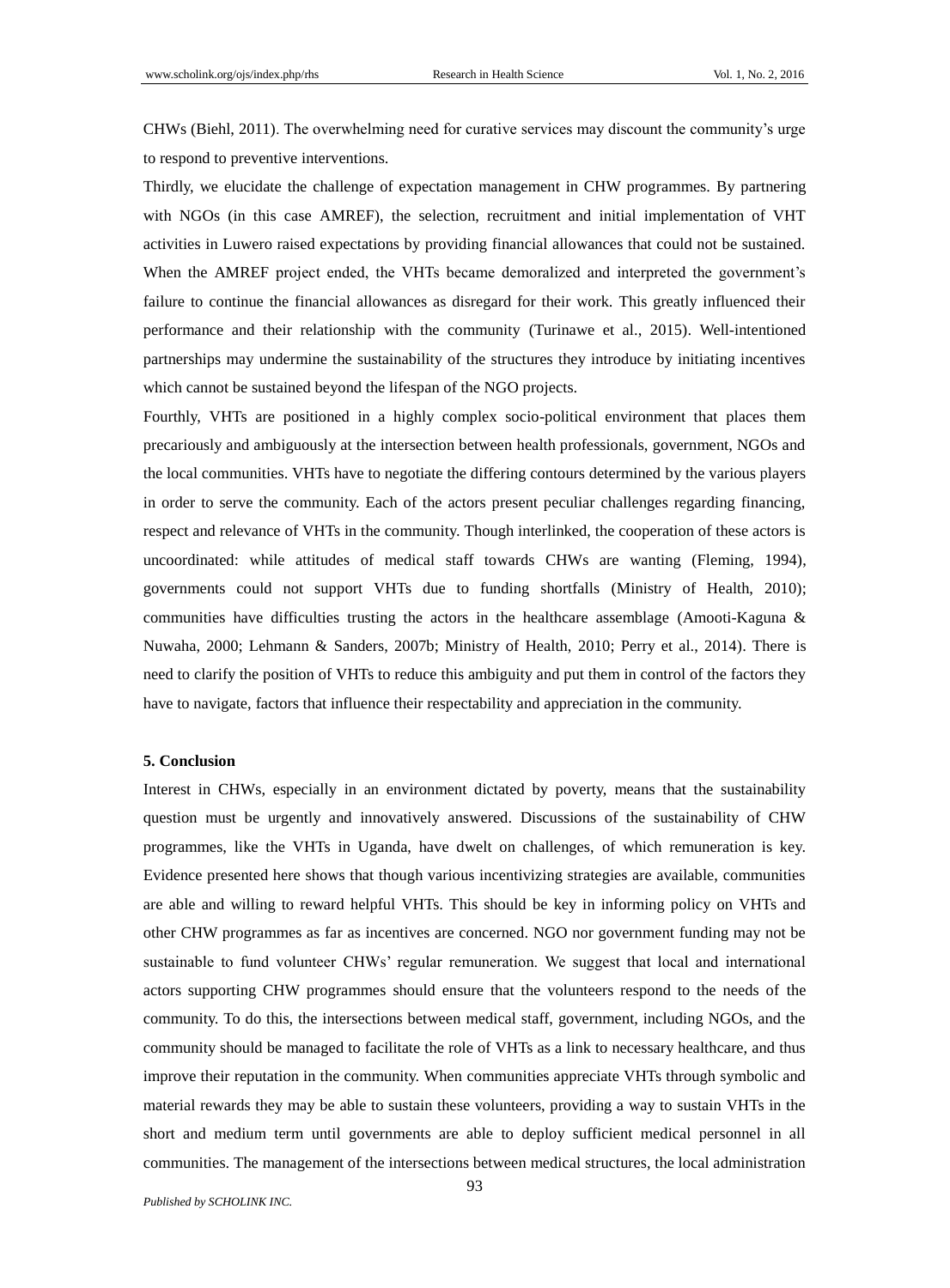and NGOs should place the needs and aspirations of volunteers at the centre. It is at this intersection that the resilience of VHTs can be sustained by empowering them to better serve their communities and attract community support and appreciation. Financial remuneration by the government is currently unsustainable (Biehl, 2011). We contend that emphasis should be put on facilitating the interaction between medical workers, local governments and VHTs in order to create an environment in which communities see VHTs as valued helpers deserving of support and respect. Ensuring this may go a long way in ensuring the sustainability of VHTs in rural Ugandan communities.

#### **6. Limitations**

This study is carried out in a specific geographical area in Uganda; when extrapolating the findings of this study to other areas the role of different actors and the organization of the health system should be taken into account. Although this study was carried out in one area, this area is comparable to many rural areas in different African countries and the findings are derived from a detailed and rich study with a long and intense fieldwork period. Detailed qualitative studies of CHW programmes are necessary and prove insightful in informing efforts aimed at strengthening such interventions (Glenton, Lewin, & Scheel, 2011).

#### **Acknowledgements**

This work was made possible by support from "Developing Sustainable Community Health Resources" in Poor Settings in Uganda (CoHeRe) project at the Center for Social Science Research on AIDS (CeSSRA), Makerere University School of Social Science and University of Amsterdam grant number W07.45.2009.014 from The Netherlands Science Organization, WOTRO Science for Global Development office.

#### **References**

- Amooti-Kaguna, B., & Nuwaha, F. (2000). Factors influencing choice of delivery sites in rakai district of uganda. *Social Science & Medicine*, *50*(2), 203-213. http://dx.doi.org/10.1016/S0277-9536(99)00275-0
- Biehl, J. (2011). When people come first: Beyond technical and theoretical quick-fixes in global health. *Global Political Ecology*, 100-130.
- Bigirwa, P. (2009). Effectiveness of Community Health Workers (CHWs) in the provision of basic preventive and curative maternal, newborn and childhealth (MNCH) interventions: A systematic review. *Health Policy and Development*, *7*(3), 162-172.
- Bloom, G., & Standing, H. (2001). *Pluralism and marketization in health sector: Meeting health needs in context of social change in low and middle income countries*. IDS working paper 136. England: University of Sussex.
- 94 Brenner, J. L., Kabakyenga, J., Kyomuhangi, T., Wotton, K. A., Pim, C., Ntaro, M., ... Kayizzi, J.

*Published by SCHOLINK INC.*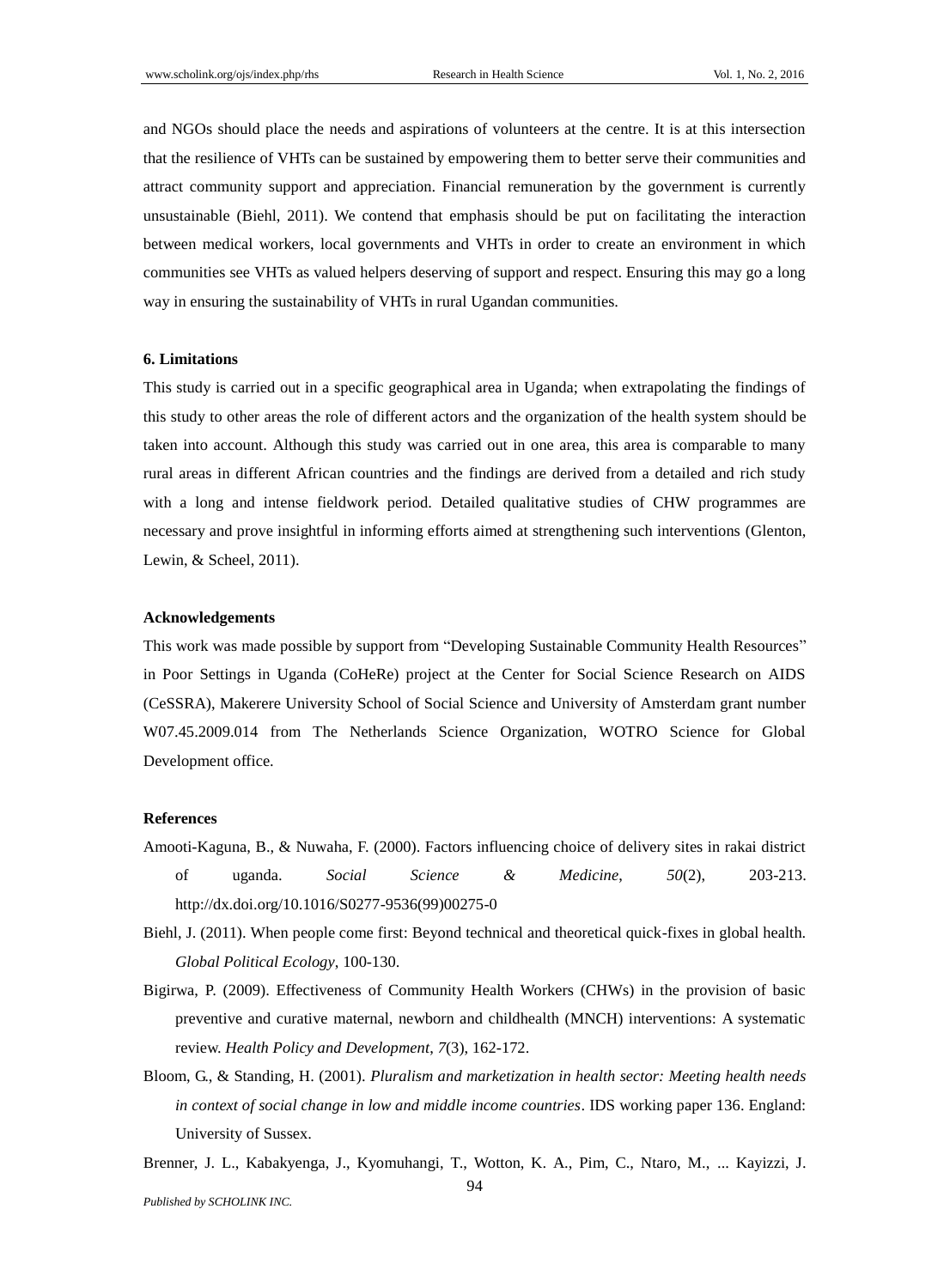(2011). Can volunteer community health workers decrease child morbidity and mortality in southwestern uganda? An impact evaluation. *PloS One*, *6*(12), e27997.

- Brunie, A., Wamala-Mucheri, P., Otterness, C., Akol, A., Chen, M., Bufumbo, L., & Weaver, M. (2014). Keeping community health workers in uganda motivated: Key challenges, facilitators, and preferred program inputs. *Global Health, Science and Practice*, *2*(1), 103-116. http://dx.doi.org/10.9745/GHSP-D-13-00140
- Cherrington, A., Ayala, G. X., Elder, J. P., Arredondo, E. M., Fouad, M., & Scarinci, I. (2010). Recognizing the diverse roles of community health workers in the elimination of health disparities: From paid staff to volunteers. *Ethnicity & Disease*, *20*(2), 189-194.
- Eng, E., & Parker, E. (2002). Natural helper models to enhance a community's health and competence. *Emerging Theories in Health Promotion Practice and Research* (pp. 126-156). San Francisco, CA: Jossey-Bass.
- Fleming, J. R. (1994). What in the world is being done about TBAs? An overview of international and national attitudes to traditional birth attendants. *Midwifery*, *10*(3), 142-147.
- Fritzen, S. A. (2007). Strategic management of the health workforce in developing countries: What have we learned? *Human Resources for Health*, *5*, 4. http://dx.doi.org/1478-4491-5-4pii
- Gilmore, B., & McAuliffe, E. (2013). Effectiveness of community health workers delivering preventive interventions for maternal and child health in low- and middle-income countries: A systematic review. *BMC Public Health*, *13*, 847-2458-13-847. http://dx.doi.org/10.1186/1471-2458-13-847
- Glenton, C., Lewin, S., & Scheel, I. B. (2011). Still too little qualitative research to shed light on results from reviews of effectiveness trials: A case study of a cochrane review on the use of lay health workers. *Implement Sci*, *6*(1), 53.
- Government of Uganda. (2005). *Health sector strategic plan II 2005/2010* (Unpublished manuscript).
- Hadi, A. (2003). Management of acute respiratory infections by community health volunteers: Experience of Bangladesh Rural Advancement Committee (BRAC). *Bulletin of the World Health Organization*, *81*(3), 183-189.
- Hongoro, C., & McPake, B. (2004). How to bridge the gap in human resources for health. *The Lancet*, *364*(9443), 1451-1456.
- Kironde, S., & Klaasen, S. (2002). What motivates lay volunteers in high burden but resource-limited tuberculosis control programmes? Perceptions from the northern cape province, south africa. *The International Journal of Tuberculosis and Lung Disease*, *6*(2), 104-110.
- Komakech, I. (2007). The village health team strategy is a "most innovative community practice" award winner: The experience of a village volunteer programme in yumbe district, uganda. *Health Policy and Development*, *5*(1), 23-29.
- Lehmann, U., & Sanders, D. (2007a). Community health workers: What do we know about them? *Organización Mundial De La Salud, Ginebra*, 21-22.
- Lehmann, U., & Sanders, D. (2007b). Community health workers: What do we know about them? The

*Published by SCHOLINK INC.*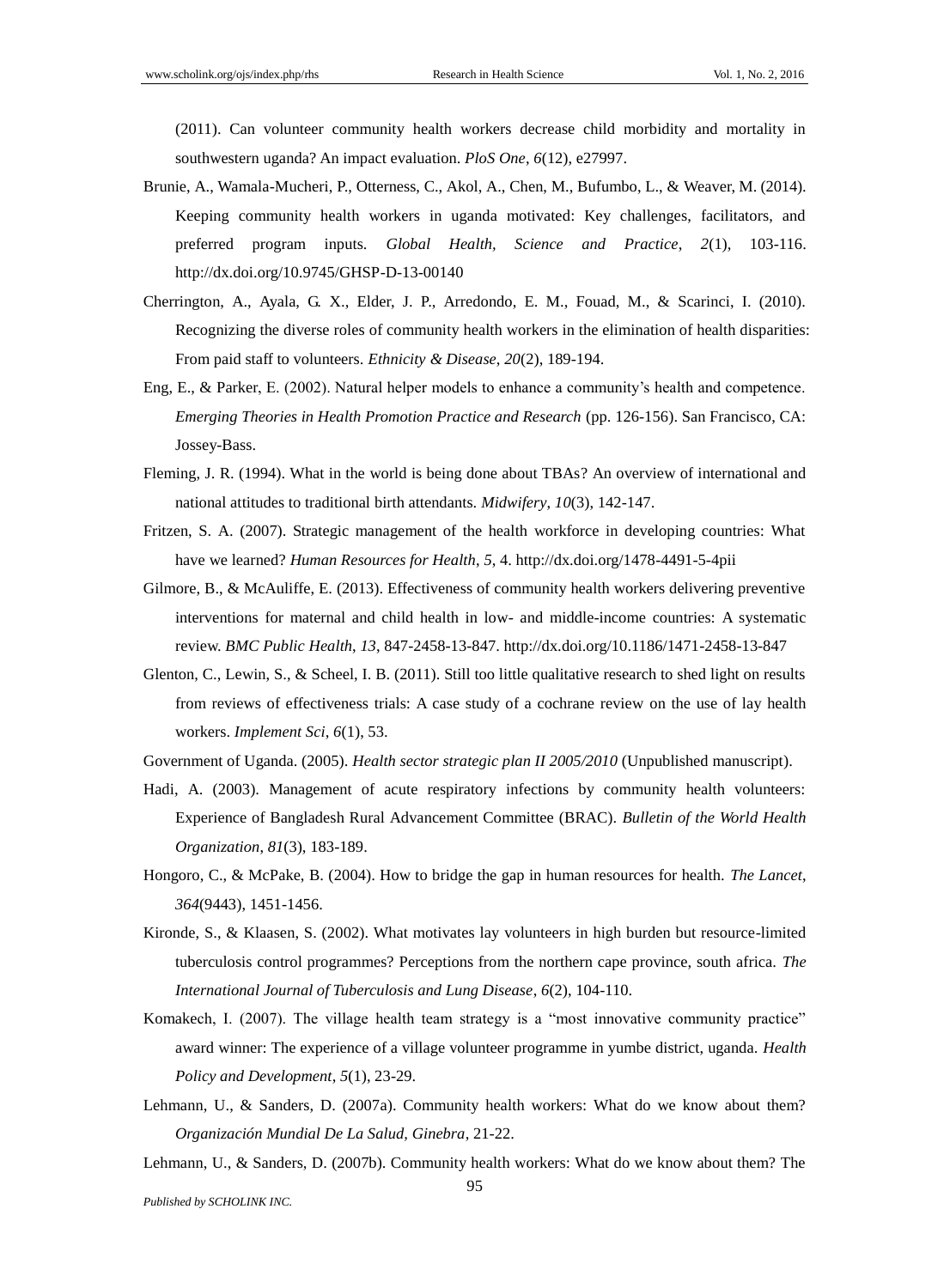state of the evidence on programmes, activities, costs and impact on health outcomes of using community health workers. *World Health Organization*, *2*, 1-42.

- Lehmann, U., Friedman, I., & Sanders, D. (2004). *Review of the utilisation and effectiveness of community-based health workers in Africa* (pp. 1-4). Global Health Trust, Joint Learning Initiative on Human Resources for Health and Development (JLI), JLI Working Paper.
- Lewin, S., Munabi-Babigumira, S., Glenton, C., Daniels, K., Bosch-Capblanch, X., van Wyk, B. E., ... Zwarenstein, M. (2010). Lay health workers in primary and community health care for maternal and child health and the management of infectious diseases. *Cochrane Database Syst Rev*, *3*.
- Maes, K. (2010). Examining health-care volunteerism in a food-and financially-insecure world. *Bulletin of the World Health Organization*, *88*(11), 867-869.
- Maes, K., & Kalofonos, I. (2013). Becoming and remaining community health workers: Perspectives from ethiopia and mozambique. *Social Science & Medicine*, *87*, 52-59.
- Mburu, F. (1994). Whither community health workers in the age of structural adjustment? *Social Science & Medicine*, *39*(7), 883-885.
- Ministry of Health. (2010). *Village health teams: Strategy and operational guidelines*. Kampala: Ministry of Health.
- Osawa, E., Kodama, T., & Kundishora, E. (2010). Motivation and sustainability of care facilitators engaged in a community home-based HIV/AIDS program in masvingo province, zimbabwe. *AIDS Care*, *22*(7), 895-902.
- Perry, H. B., Zulliger, R., & Rogers, M. M. (2014). Community health workers in low-, middle-, and high-income countries: An overview of their history, recent evolution, and current effectiveness. *Annual Review of Public Health*, *35*, 399-421.
- Rohde, J. E., & Wyon, J. B. (2002). *Community-based health care: Lessons from bangladesh to boston Management Sciences for Health in collaboration with the Harvard School of Public Health*.
- Sekimpi, K. D. (2006). *Experience of the Village Health Teams (VHT) strategy in Uganda*. World Congress on Public Health, Rio de Janeiro.
- Singh, D., Negin, J., Otim, M., Orach, C. G., & Cumming, R. (2015). The effect of payment and incentives on motivation and focus of community health workers: Five case studies from low-and middle-income countries. *Human Resources for Health*, *13*(1), 58.
- Stekelenburg, J., Kyanamina, S. S., & Wolffers, I. (2003). Poor performance of community health workers in kalabo district, Zambia. *Health Policy*, *65*(2), 109-118.
- Stone, L. (1992). Cultural influences in community participation in health. *Social Science & Medicine*, *35*(4), 409-417.
- Swidler, A., & Watkins, S. C. (2009). "Teach a man to fish": The sustainability doctrine and its social consequences. *World Development*, *37*(7), 1182-1196.
- Tumwebaze, M. (2011). *Village Health Teams (VHTs) and the attainment of health MDG's in Uganda* (1st ed.). Waldshut-Tiengen, Germany: VDM Verlag.

*Published by SCHOLINK INC.*